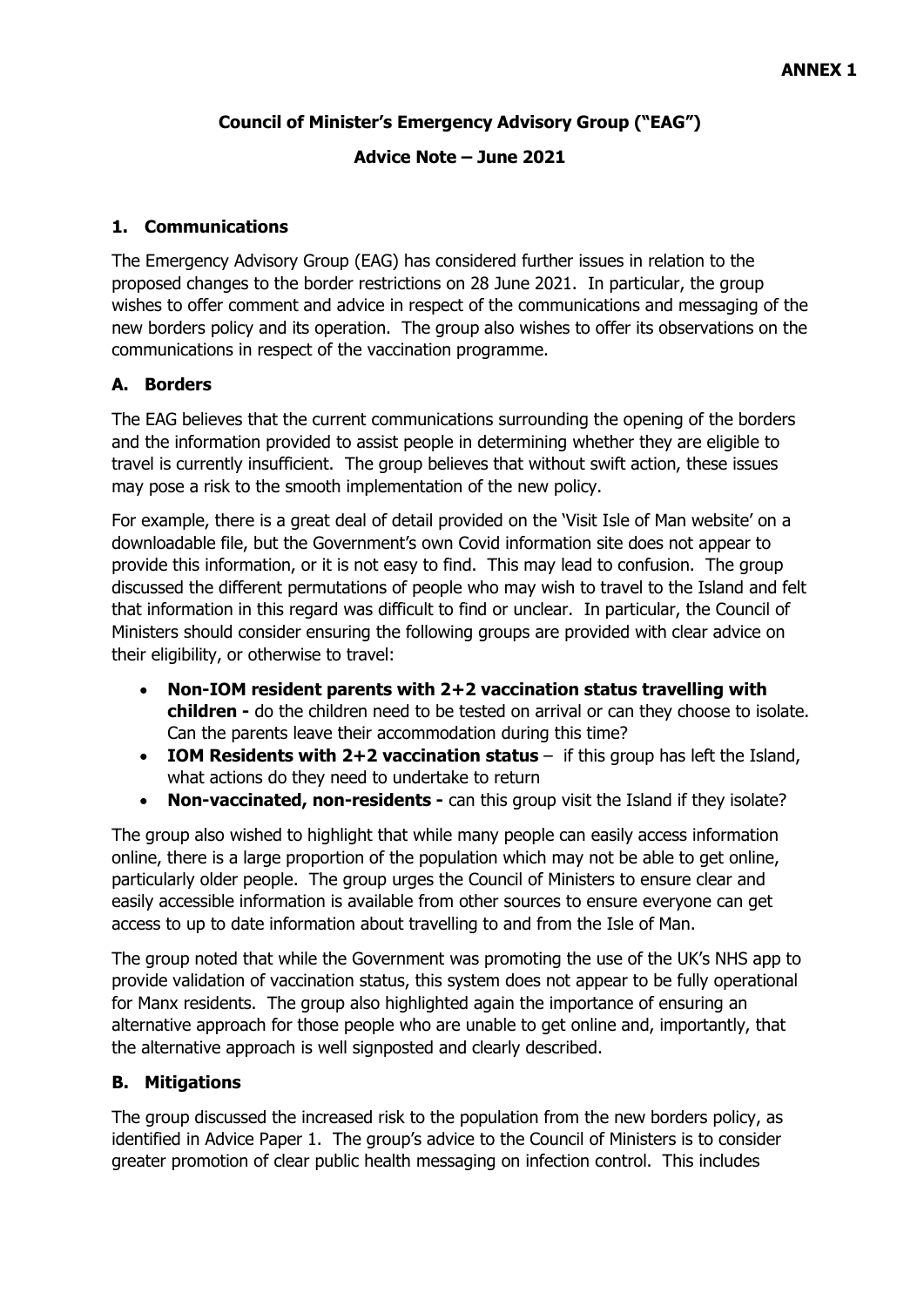targeted messages for different cohorts of people on the benefits of 'hands, face, space and good ventilation.'

## **C. Misinformation**

The group notes with concern that there is a significant amount of misinformation, particularly on social media, in respect of both the Covid-19 virus and vaccination. The group considers that a pro-active approach to addressing misinformation would be of benefit. In a study<sup>[1](#page-1-0)</sup> conducted across 1,600 US adults, there was good evidence to suggest that a simple 'accuracy nudge' which reminded people to consider the accuracy of what they were sharing, improved choices about what they shared. The group feels that an investment in local resource to undertake some of this work would be of benefit in encouraging vaccine uptake and improving the information shared on how to best reduce the risk of infection from Covid-19.

## **D. Vaccination programme**

The Emergency Advisory Group has considered the Council of Ministers' most recent exit plan and the key elements which comprise it. The group notes the role that vaccinations will play in enabling the free movement of people to and from the Island. While the vaccination programme has been extremely successful to date, the EAG feels that further work is required in respect of driving vaccine take-up.

The group has considered the most recent Public Health England vaccine surveillance report<sup>[2](#page-1-1)</sup> and bases its assumptions on the vaccine efficacy levels described therein. The relevant table is reproduced below for clarity:

<span id="page-1-0"></span><sup>1</sup> <https://psyarxiv.com/uhbk9/> 2

<span id="page-1-1"></span>[https://assets.publishing.service.gov.uk/government/uploads/system/uploads/attachment\\_data/file/992741/](https://assets.publishing.service.gov.uk/government/uploads/system/uploads/attachment_data/file/992741/Vaccine_surveillance_report_-_week_23.pdf) Vaccine surveillance report - week 23.pdf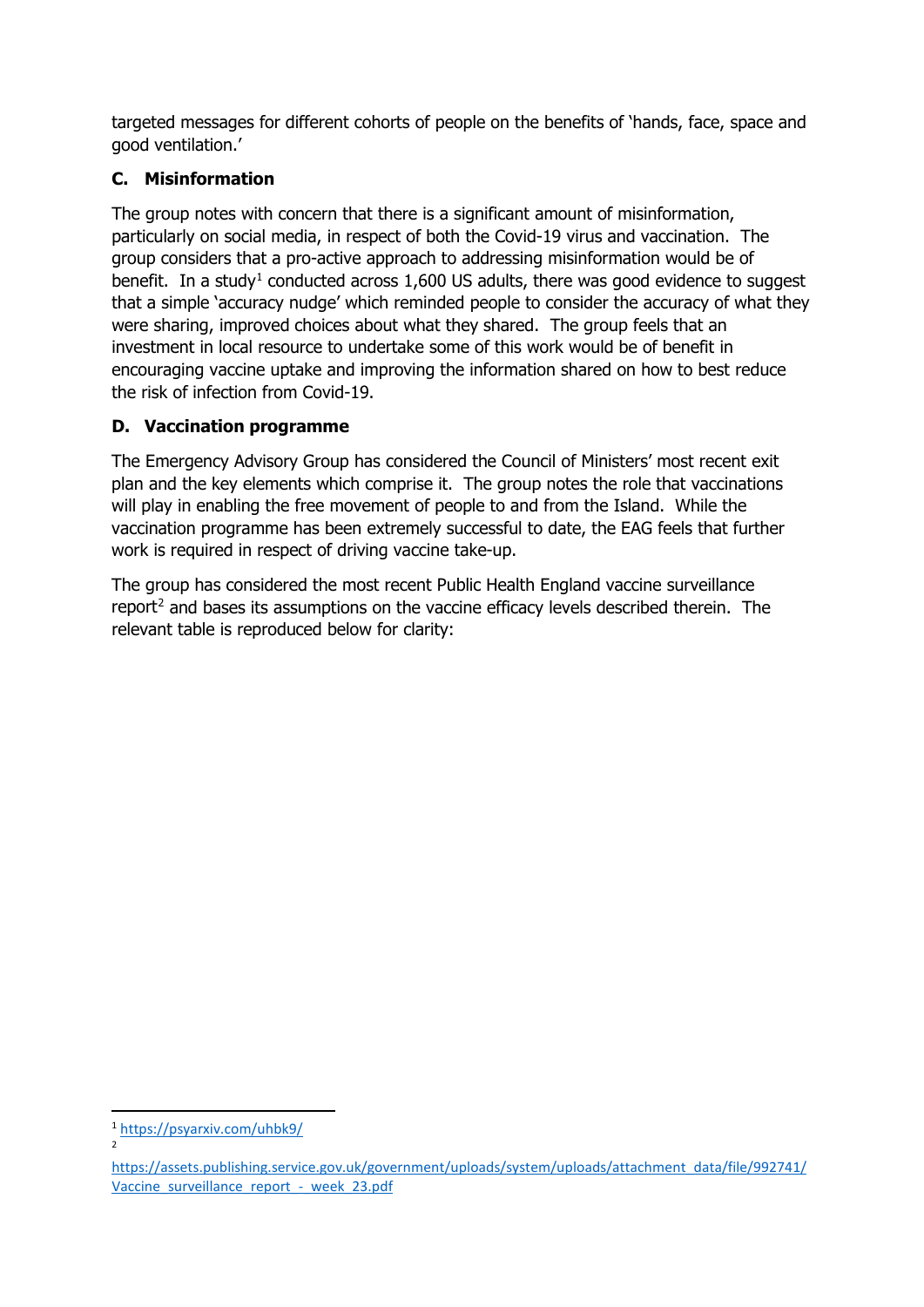| Table 2. Summary of evidence on vaccine effectiveness against different |  |
|-------------------------------------------------------------------------|--|
| outcomes                                                                |  |

|                     | <b>Vaccine effectiveness</b> |         |                           |         |  |  |
|---------------------|------------------------------|---------|---------------------------|---------|--|--|
| <b>Outcome</b>      | <b>Pfizer-BioNTech</b>       |         | <b>Oxford-AstraZeneca</b> |         |  |  |
|                     | 1 dose                       | 2 doses | 1 dose                    | 2 doses |  |  |
| Symptomatic disease | 55-70%                       | 85-90%  | 55-70%                    | 65-90%  |  |  |
| Hospitalisation     | 75-85%                       | 90-95%  | 75-85%                    | No data |  |  |
| <b>Mortality</b>    | 75-80%                       | 95-99%  | 75-80%                    | No data |  |  |
| <b>Infection</b>    | 55-70%                       | 70-90%  | 60-70%                    | No data |  |  |
| Transmission        | 45-50%                       | No data | 35-50%                    |         |  |  |
| (secondary cases)*  |                              |         |                           | No data |  |  |

| <b>High</b>                 | Evidence from multiple studies which is consistent                                                 |
|-----------------------------|----------------------------------------------------------------------------------------------------|
| Confidence                  | and comprehensive                                                                                  |
| <b>Medium</b><br>Confidence | Evidence is emerging from a limited number of<br>studies or with a moderately level of uncertainty |
| Low                         | Little evidence is available at present and results                                                |
|                             | Confidence are inconclusive                                                                        |

\* effectiveness in reducing symptomatic secondary cases in households of a symptomatic index case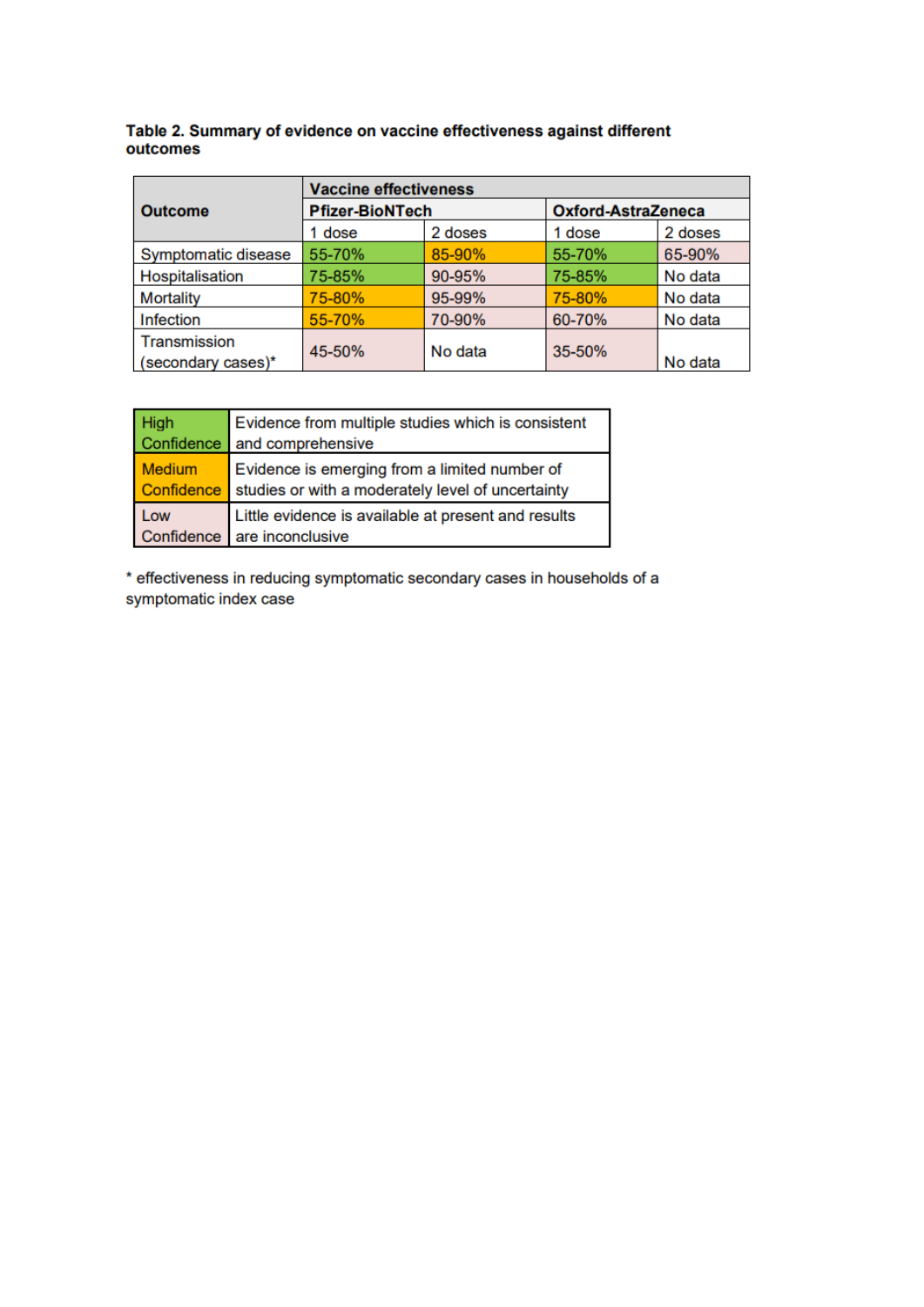The EAG believes that a revised and sustained drive to encourage vaccine take-up amongst the younger age cohort in particular, is now required. The data from the Isle of Man Government Covid-19 vaccination dashboard as at 16/06/21 shows the following vaccination data in respect of those under the age of 40:

| Age       | <b>Total in</b><br>cohort | <b>First dose</b> | <b>Second dose</b> | $2nd$ dose<br>booked | $%$ of<br>cohort<br>with at<br>least first<br>dose |
|-----------|---------------------------|-------------------|--------------------|----------------------|----------------------------------------------------|
| 18-19     | 1668                      | 989               | 2                  | 983                  | 59%                                                |
| $20 - 24$ | 3413                      | 2444              |                    | 2433                 | 71.5%                                              |
| $25 - 29$ | 3763                      | 2726              |                    | 2714                 | 72.4%                                              |
| $30 - 34$ | 4037                      | 2825              |                    | 2801                 | 69.8%                                              |
| 35-39     | 4197                      | 3066              |                    | 3049                 | 73.05%                                             |

It is clear that there needs to be a concerted and targeted approach to increasing vaccination numbers amongst this cohort of people to ensure that they have maximum protection against Covid-19 and that they are able to benefit from unrestricted travel to and from the Island.

The EAG's view is that a plan is required to drive uptake which includes a diverse and sustained communications and marketing campaign to ensure uptake is increased.

### **E. Vaccine availability**

The group notes that, possibly linked to the above, many people under 40 are now being informed that the next available opportunity for a first dose vaccine is now October. The group is unsure whether this is a supply or resourcing issue. The group urges Council to consider re-opening the vaccine programme to permit those who have not yet registered for a first dose to come forward. The group notes the initiatives in the UK for 'drop-in' sessions and advises Council to consider implementing such an approach.

If the limiting factor for continued vaccination of harder to reach cohorts is related to supply, the group would urge the Council of Ministers to consider alternative supply chains. The group feels that the changes to the border entry requirements mean that more people will now come forward for vaccinations. If the Government is unable to offer vaccination for these groups until October, the group feels this may cause concerns from the public.

The Group has discussed the imminent changes to the borders framework and the increased risk it brings to seeding community transmission in the Isle of Man. As there are still large cohorts of unvaccinated people, the group considers it would be prudent to ensure those people working in critical services, particularly the emergency services and those related to critical national infrastructure, who have not been vaccinated receive priority status.

#### **Emergency Advisory Group June 2021**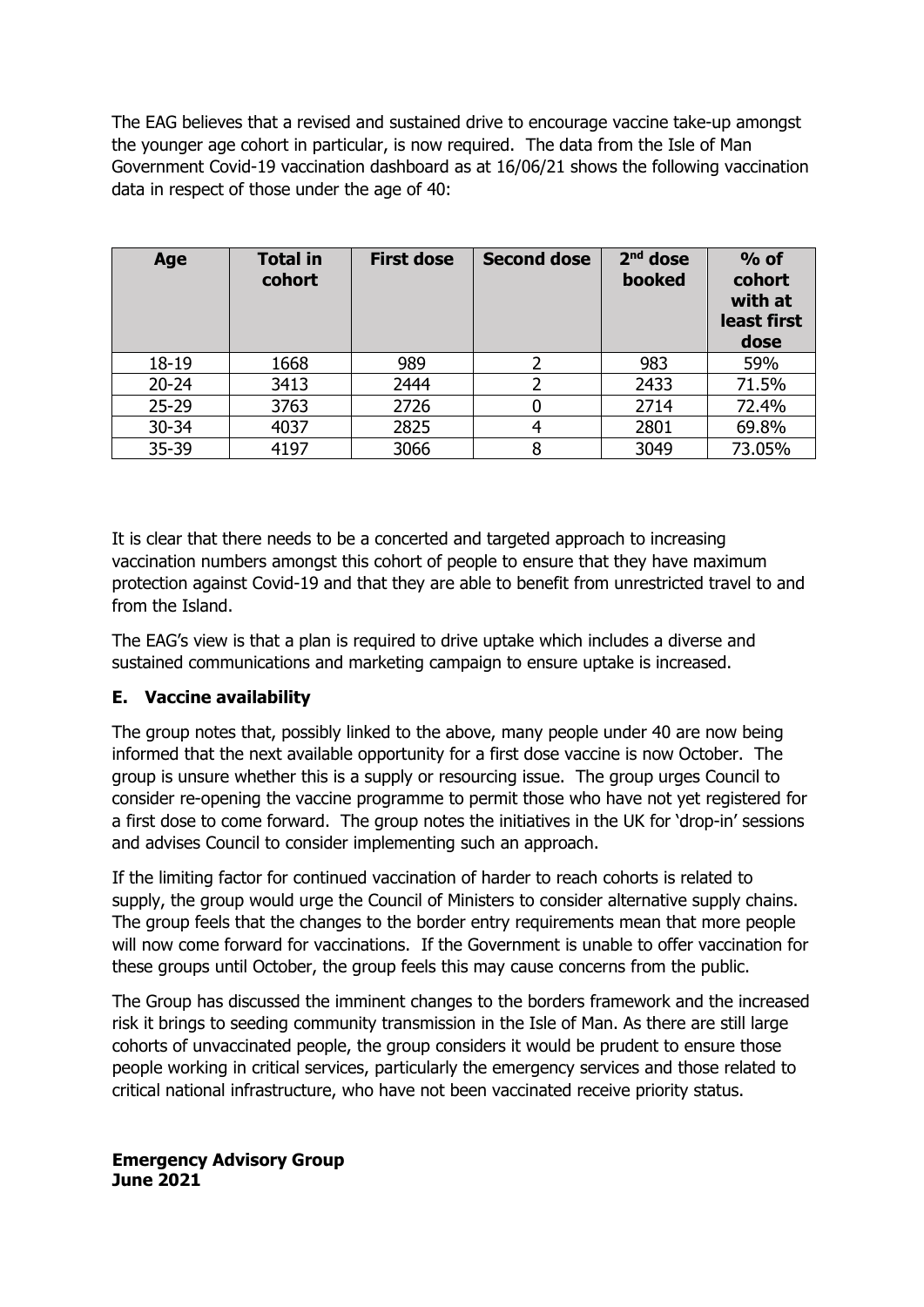# **Appended Note**

## Notes on communicating the messages re: the Exit/ opening of the borders

- 1. Agree key messages (clear, brief, easy-to-understand).
- 2. Signpost more detailed information backing up the brief messages.
- 3. Use social marketing techniques
- 4. Market segmentation
- 5. Assess timeliness, cost and deliverability of the options.

The key messages may be different for different groups, therefore need to target the message to the specific audience.

Identify the different groups, there is overlap, that is not a problem, hearing a message in a specific context is helpful.

- o older people (OP), including those with no digital access
- o middle-aged to older people, digitally-connected,
- o affluent, keen to travel
- o parents of school aged children
- o parents of pre-school children
- o people with family "across"
- o teenagers and 20- somethings
- o school-aged children
- o the business community, hospitality

| Medium               |                            |                         |                         | other                 |                    | (which                  |                | person                |
|----------------------|----------------------------|-------------------------|-------------------------|-----------------------|--------------------|-------------------------|----------------|-----------------------|
|                      |                            |                         |                         |                       | pages?)            |                         |                |                       |
| <b>Target Group</b>  | Newspaper (which<br>ones?) | Door-to door<br>leaflet | TV (? which<br>station) | Manx radio,<br>radio? | Facebook<br>(which | Instagram?<br>accounts? | Websites       | etc (Young<br>media?) |
| Older, no digital    | $***$                      | ***                     | $***$                   | $***$                 | $\mathsf{N}$       | N                       |                |                       |
| access               |                            |                         |                         |                       |                    |                         |                |                       |
| Middle-aged /older   | ***                        | ***                     | ***                     | ***                   | Y, which?          | $\ast$                  | ***            |                       |
| Affluent (traveller) | ***                        | ***                     | $***$                   | $***$                 | Y, which?          | $\ast$                  | $***$          |                       |
| Parents - school     | $***$                      | ***                     | $***$                   | $***$                 | Y, which?          | $***$                   | ***            |                       |
| Parents - pre-school | $***$                      | ***                     | $***$                   | $***$                 | Y, which?          | $***$                   | ***            |                       |
| Family "across"      |                            |                         | ?                       | ?                     | Y, which?          | $\ast$                  | ***            |                       |
| Young adults         |                            | $***$                   | $\ast$                  |                       | Y, which?          | ***                     |                |                       |
| Teenagers            |                            | $\ast$                  | $\ast$                  |                       | ?                  | ***                     | ?              | ?                     |
| School children      |                            | $\ast$                  | $\ast$                  |                       | ?                  | ?*                      | $\overline{?}$ | ?                     |
| <b>Visitors</b>      |                            |                         |                         |                       | Y, which?          |                         | ***            |                       |
| Employers            | $***$                      | $***$                   | $***$                   | Ads?                  | Y, which?          | ?                       | ***            |                       |
| Hospitality industry | $***$                      | $***$                   | $***$                   | Ads?                  | Y, which?          | ?                       | $***$          |                       |
| Healthcare staff     | $***$                      | $***$                   | $***$                   | $***$                 | Y, which?          | ?                       | $***$          |                       |